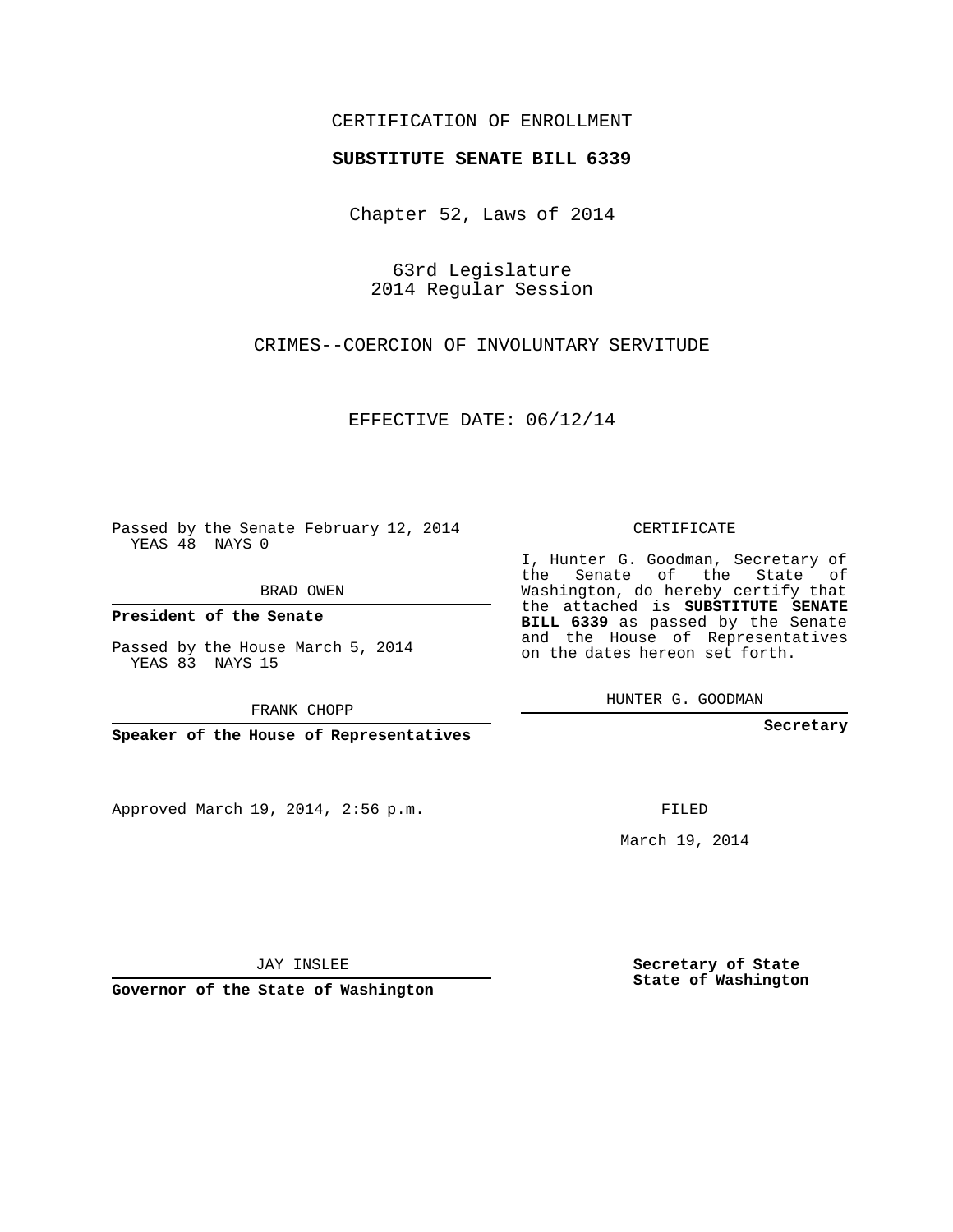## **SUBSTITUTE SENATE BILL 6339** \_\_\_\_\_\_\_\_\_\_\_\_\_\_\_\_\_\_\_\_\_\_\_\_\_\_\_\_\_\_\_\_\_\_\_\_\_\_\_\_\_\_\_\_\_

\_\_\_\_\_\_\_\_\_\_\_\_\_\_\_\_\_\_\_\_\_\_\_\_\_\_\_\_\_\_\_\_\_\_\_\_\_\_\_\_\_\_\_\_\_

Passed Legislature - 2014 Regular Session

## **State of Washington 63rd Legislature 2014 Regular Session**

**By** Senate Law & Justice (originally sponsored by Senators Fraser, Roach, Kohl-Welles, Benton, Hasegawa, Chase, Keiser, and Kline)

READ FIRST TIME 02/07/14.

 AN ACT Relating to coercion of involuntary servitude; reenacting and amending RCW 9A.40.010; adding a new section to chapter 9A.40 RCW; and prescribing penalties.

BE IT ENACTED BY THE LEGISLATURE OF THE STATE OF WASHINGTON:

 NEW SECTION. **Sec. 1.** A new section is added to chapter 9A.40 RCW to read as follows:

 (1) A person is guilty of coercion of involuntary servitude if he or she coerces, as defined in RCW 9A.36.070, another person to perform labor or services by:

 (a) Withholding or threatening to withhold or destroy documents relating to a person's immigration status; or

 (b) Threatening to notify law enforcement officials that a person is present in the United States in violation of federal immigration laws.

 (2) Coercion does not include reports to law enforcement that a person is present in the United States in violation of federal immigration laws.

(3) A person may commit coercion of involuntary servitude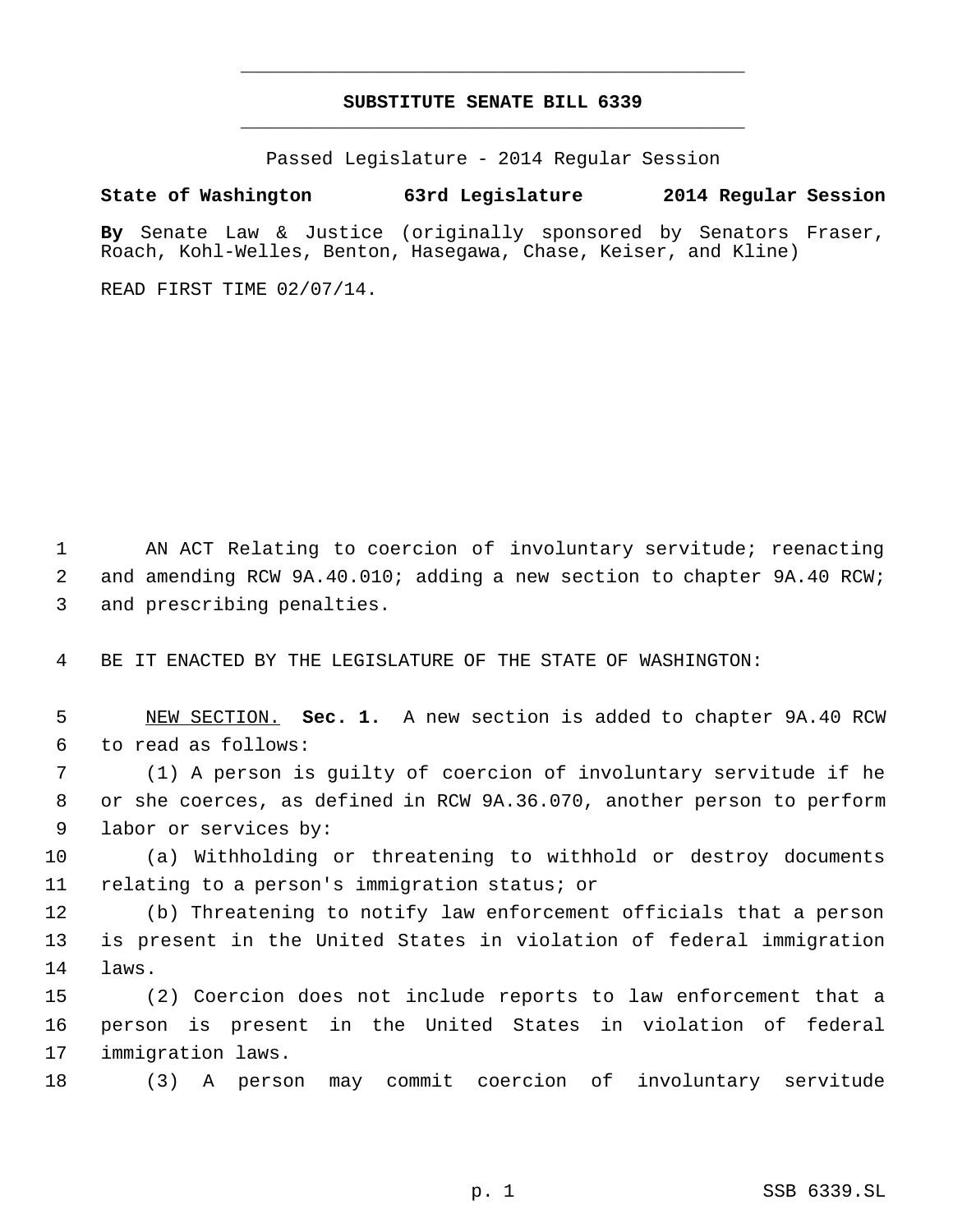regardless of whether the person provides any sort of compensation or benefits to the person who is coerced.

(4) Coercion of involuntary servitude is a class C felony.

 **Sec. 2.** RCW 9A.40.010 and 2011 c 336 s 363 and 2011 c 111 s 2 are each reenacted and amended to read as follows:

The following definitions apply in this chapter:

 (1) "Abduct" means to restrain a person by either (a) secreting or holding him or her in a place where he or she is not likely to be found, or (b) using or threatening to use deadly force.

 (2) "Commercial sex act" means any act of sexual contact or sexual intercourse for which something of value is given or received.

 (3) "Forced labor" means knowingly providing or obtaining labor or services of a person by: (a) Threats of serious harm to, or physical restraint against, that person or another person; or (b) means of any scheme, plan, or pattern intended to cause the person to believe that, if the person did not perform such labor or services, that person or another person would suffer serious harm or physical restraint.

 (4) "Involuntary servitude" means a condition of servitude in which the victim was forced to work by the use or threat of physical 20 restraint or physical injury,  $((\theta \cdot \mathbf{r}))$  by the use of threat of coercion 21 through law or legal process, or as set forth in section 1 of this act. For the purposes of this subsection, "coercion" has the same meaning as provided in RCW 9A.36.070.

 (5) "Relative" means an ancestor, descendant, or sibling, including a relative of the same degree through marriage or adoption, or a spouse.

 (6) "Restrain" means to restrict a person's movements without consent and without legal authority in a manner which interferes substantially with his or her liberty. Restraint is "without consent" if it is accomplished by (a) physical force, intimidation, or deception, or (b) any means including acquiescence of the victim, if he or she is a child less than sixteen years old or an incompetent person and if the parent, guardian, or other person or institution having lawful control or custody of him or her has not acquiesced.

 (7) "Serious harm" means any harm, whether physical or nonphysical, including psychological, financial, or reputational harm, that is sufficiently serious, under all the surrounding circumstances, to